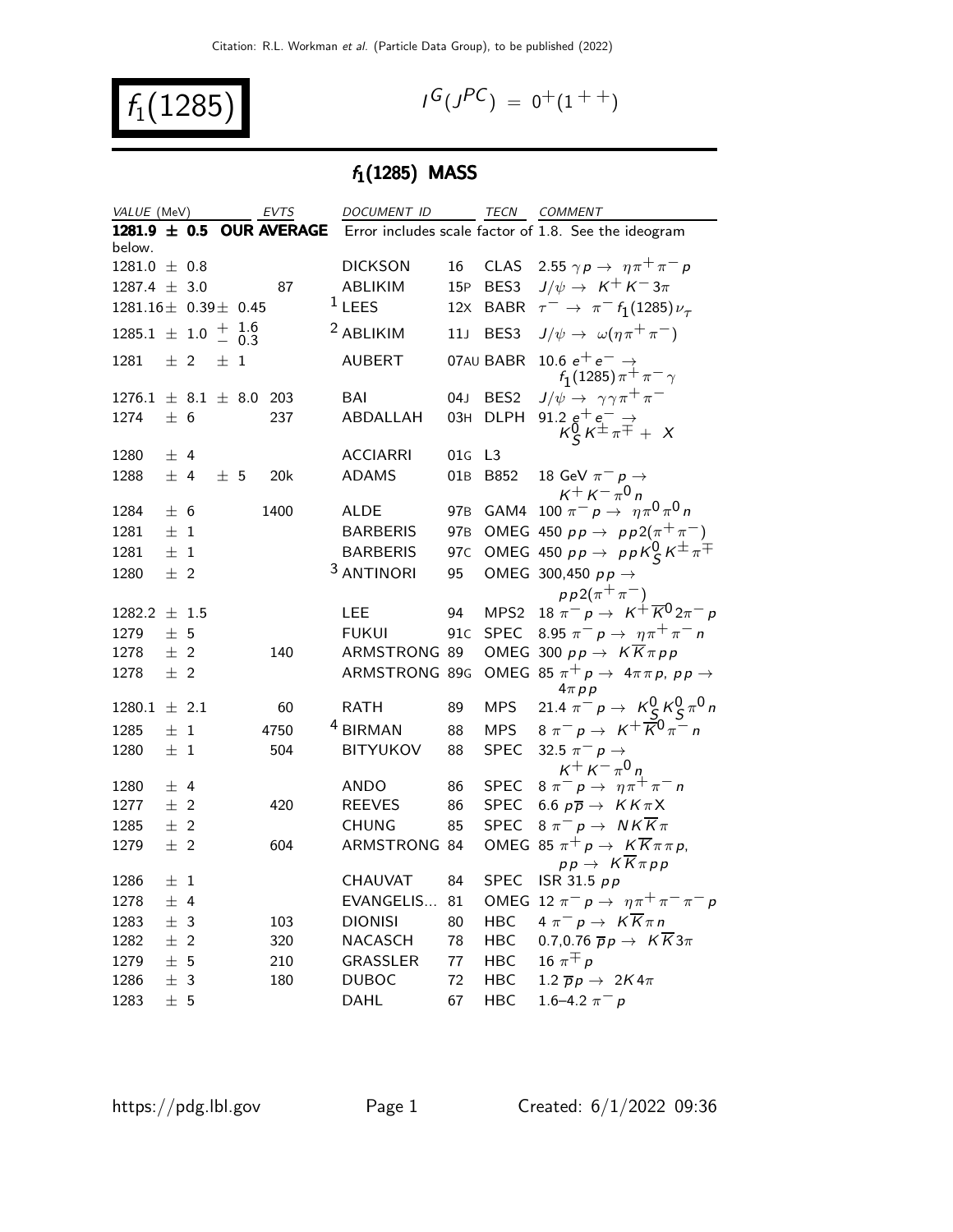• • • We do not use the following data for averages, fits, limits, etc. • • •

| $1289.3 \pm 2.8$ |          |          | 234 | ABLIKIM                |                 | 19BA BES3   | $e^+e^- \rightarrow \psi(2S)$                                   |
|------------------|----------|----------|-----|------------------------|-----------------|-------------|-----------------------------------------------------------------|
| 1284.2 $\pm$ 2.2 |          |          |     | $5$ AAIJ               |                 | 14Y LHCB    | $\overline{B}_{(s)}^0 \rightarrow J/\psi 2(\pi^+\pi^-)$         |
| $1281.9 \pm 0.5$ |          |          |     | <sup>5</sup> SOSA      | 99              | <b>SPEC</b> | $p p \rightarrow p_{\text{slow}}$                               |
|                  |          |          |     |                        |                 |             | $(\mathcal{K}^0_S\, \mathcal{K}^+\, \pi^-)$ $p_{\mathsf{fast}}$ |
| 1282.8 $\pm$ 0.6 |          |          |     | <sup>5</sup> SOSA      | 99              | <b>SPEC</b> | $p p \rightarrow p_{\text{slow}}$                               |
|                  |          |          |     |                        |                 |             | $(K_S^0 K^- \pi^+) p_{\text{fast}}$                             |
| 1270             | $\pm 10$ |          |     | <b>AMELIN</b>          | 95              | <b>VES</b>  | 37 $\pi^- N \rightarrow$                                        |
|                  |          |          |     |                        |                 |             | $\pi^ \pi^+$ $\pi^ \gamma$ N                                    |
| 1280             | $±$ 2    |          |     | <b>ABATZIS</b>         | 94              |             | OMEG 450 $pp \rightarrow pp2(\pi^{+}\pi^{-})$                   |
| 1282             | ± 4      |          |     | ARMSTRONG 93C          |                 | E760        | $\overline{p}p \rightarrow \pi^0 \eta \eta \rightarrow 6\gamma$ |
| 1270             | ± 6      | $\pm 10$ |     | ARMSTRONG 92C          |                 |             | OMEG 300 $pp \rightarrow pp\pi^{+}\pi^{-}\gamma$                |
| 1281             | ±1       |          |     | ARMSTRONG 89E          |                 |             | OMEG 300 $pp \rightarrow pp2(\pi^{+}\pi^{-})$                   |
| 1279             | ± 6      | $\pm 10$ | 16  | <b>BECKER</b>          | 87              |             | MRK3 $e^+e^- \rightarrow \phi K \overline{K} \pi$               |
| 1286             | ± 9      |          |     | GIDAL                  | 87              |             | MRK2 $e^+e^- \rightarrow$<br>$e^+e^-\eta\pi^+\pi^-$             |
| 1287             | ± 5      |          | 353 | <b>BITYUKOV</b>        | 84 <sub>B</sub> | <b>SPEC</b> | 32 $\pi^- p \to K^+ K^- \pi^0 n$                                |
| $\sim 1279$      |          |          |     | <sup>6</sup> TORNQVIST | 82 <sub>B</sub> | <b>RVUE</b> |                                                                 |
| 1275             | ± 6      |          | 31  | <b>BROMBERG</b>        | 80              | SPEC        | 100 $\pi^- p \to K \overline{K} \pi X$                          |
| 1288             | ±9       |          | 200 | <b>GURTU</b>           | 79              | <b>HBC</b>  | 4.2 $K^- p \rightarrow n \eta 2\pi$                             |
| $\sim$ 1275.0    |          |          | 46  | <sup>7</sup> STANTON   | 79              |             | CNTR 8.5 $\pi^- p \rightarrow n2\gamma 2\pi$                    |
| 1271             | $\pm 10$ |          | 34  | CORDEN                 | 78              |             | OMEG 12-15 $\pi^-$ p $\rightarrow$                              |
|                  |          |          |     |                        |                 |             | $K^+ K^- \pi n$                                                 |
| 1295             | $\pm 12$ |          | 85  | CORDEN                 | 78              |             | OMEG 12-15 $\pi^ p \rightarrow n5\pi$                           |
| 1292             | $\pm 10$ |          | 150 | <b>DEFOIX</b>          | 72              | <b>HBC</b>  | 0.7 $\overline{p}p \rightarrow 7\pi$                            |
| 1280             | ± 3      |          | 500 | <sup>8</sup> THUN      | 72              | <b>MMS</b>  | 13.4 $\pi^- p$                                                  |
| 1303             | ± 8      |          |     | BARDADIN-              | 71              | HBC         | $8 \pi^+ p \rightarrow p 6 \pi$                                 |
| 1283             | ± 6      |          |     | <b>BOESEBECK</b>       | 71              | <b>HBC</b>  | 16.0 $\pi p \rightarrow p 5\pi$                                 |
| 1270             | $\pm 10$ |          |     | CAMPBELL               | 69              | <b>DBC</b>  | 2.7 $\pi^{+}d$                                                  |
| 1285             | ±7       |          |     | LORSTAD                | 69              | <b>HBC</b>  | 0.7 $\overline{p}p$ , 4,5-body                                  |
| 1290             | ±7       |          |     | D'ANDLAU               | 68              | <b>HBC</b>  | 1.2 $\overline{p}p$ , 5–6 body                                  |

 $\frac{1}{\alpha}$ Using the 2π $^+$  2π $^-$  and  $\pi^+$ π $^-$ η modes of  $f_1$ (1285) decay.

<sup>2</sup> The selected process is  $J/\psi \rightarrow \ \omega \, a_0(980) \, \pi$ .

Supersedes ABATZIS 94, ARMSTRONG 89E.

From partial wave analysis of K+ K0 π− system.

<sup>5</sup> No systematic error given.

 $^6$  From a unitarized quark-model calculation.

From phase shift analysis of  $\eta \pi^+ \pi^-$  system.

Seen in the missing mass spectrum.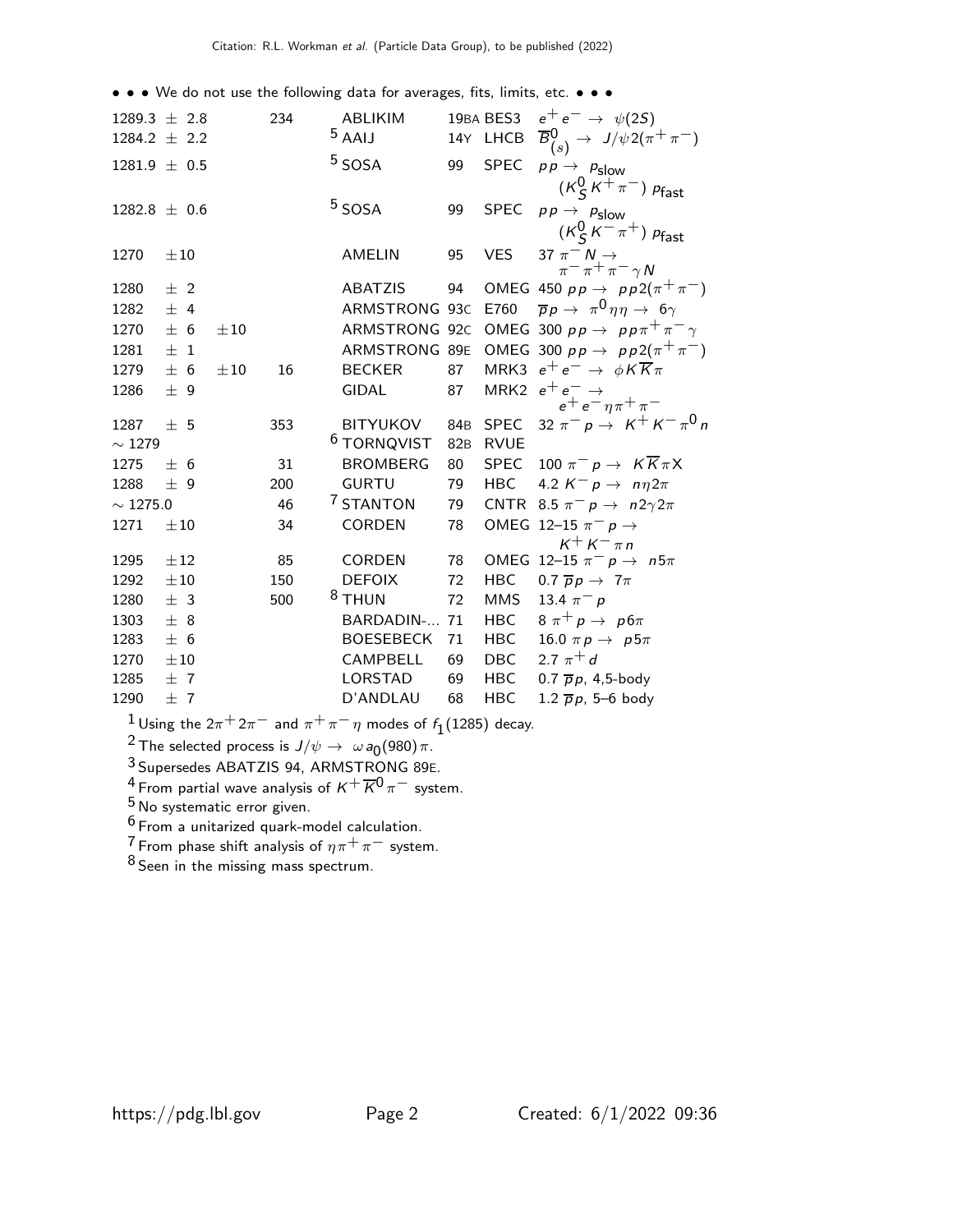

 $f_1(1285)$  mass (MeV)

#### $f_1(1285)$  WIDTH

Only experiments giving width error less than 20 MeV are kept for averaging.

| VALUE (MeV)                | <b>EVTS</b> | <b>DOCUMENT ID</b> | TECN | COMMENT                                                                                                                    |
|----------------------------|-------------|--------------------|------|----------------------------------------------------------------------------------------------------------------------------|
| $22.7 \pm 1.1$ OUR AVERAGE |             |                    |      | Error includes scale factor of 1.5. See the ideogram below.                                                                |
| $18.4 \pm 1.4$             |             | <b>DICKSON</b>     |      | 16 CLAS 2.55 $\gamma p \rightarrow \eta \pi^+ \pi^- p$                                                                     |
| $18.3 \pm 6.3$             | 87          | ABLIKIM            |      | 15P BES3 $J/\psi \rightarrow K^+ K^- 3\pi$                                                                                 |
| 22.0 ± 3.1 $^{+}$ 2.0      |             | $1$ ABLIKIM        |      | 11J BES3 $J/\psi \rightarrow \omega(\eta \pi^+ \pi^-)$                                                                     |
| $35 \pm 6 \pm 4$           |             | <b>AUBERT</b>      |      | 07AU BABR 10.6 $e^+e^- \rightarrow$<br>$f_1(1285)\pi^+\pi^-\gamma$<br>04J BES2 $J/\psi \rightarrow \gamma\gamma\pi^+\pi^-$ |
| 40.0 $\pm$ 8.6 $\pm$ 9.3   | 203         | BAI                |      |                                                                                                                            |
| https://pdg.lbl.gov        |             | Page 3             |      | Created: 6/1/2022 09:36                                                                                                    |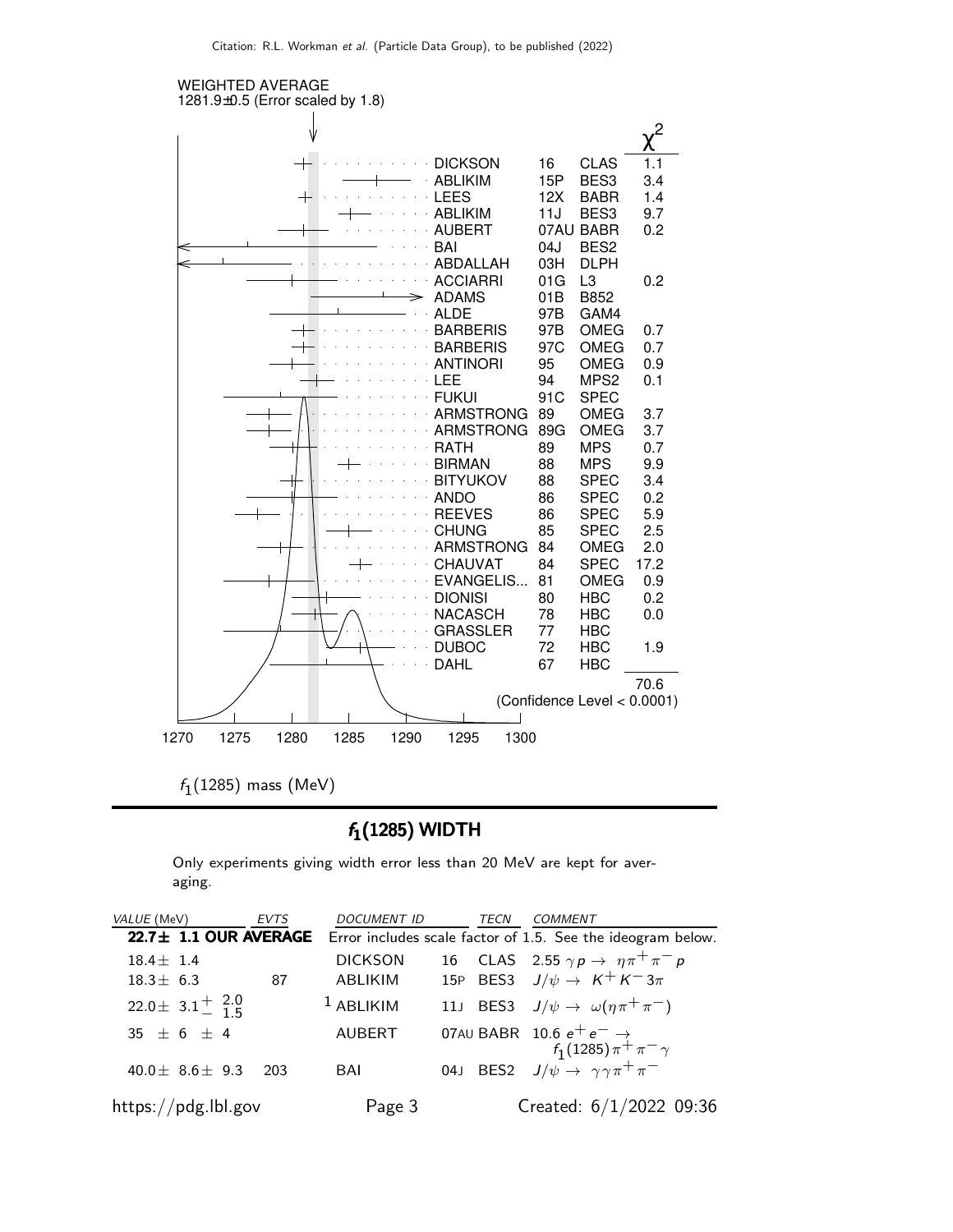|                 | 29 $\pm 12$          |           | 237  | ABDALLAH                                                                    |                 | 03H DLPH                 | 91.2 $g^+e^-$                                                                                                 |
|-----------------|----------------------|-----------|------|-----------------------------------------------------------------------------|-----------------|--------------------------|---------------------------------------------------------------------------------------------------------------|
| 45              | $\pm$ 9 $\pm$ 7      |           | 20k  | <b>ADAMS</b>                                                                | 01B             | B852                     | 18 GeV $\pi^- p \rightarrow$<br>$K^+ K^- \pi^0 n$                                                             |
| 55              | $\pm 18$             |           | 1400 | ALDE                                                                        | 97 <sub>B</sub> |                          | GAM4 100 $\pi^- p \to \eta \pi^0 \pi^0 n$                                                                     |
|                 | 24 $\pm$ 3           |           |      | <b>BARBERIS</b>                                                             | 97 <sub>B</sub> |                          | OMEG 450 $pp \rightarrow pp2(\pi^{+}\pi^{-})$                                                                 |
|                 | 20 $\pm$ 2           |           |      | <b>BARBERIS</b>                                                             | 97 <sub>C</sub> |                          | OMEG 450 $pp \rightarrow ppK_S^0 K^{\pm} \pi^{\mp}$                                                           |
| 36              | ± 5                  |           |      | <sup>2</sup> ANTINORI                                                       | 95              |                          | OMEG 300,450 $pp \rightarrow$                                                                                 |
|                 |                      |           |      |                                                                             |                 |                          | $pp2(\pi^{+}\pi^{-})$                                                                                         |
|                 | 29.0 $\pm$ 4.1       |           |      | <b>LEE</b>                                                                  | 94              | MPS <sub>2</sub>         | 18 $\pi^ p \rightarrow K^+ \overline{K}^0 2\pi^- p$                                                           |
| 25              | ± 4                  |           | 140  | ARMSTRONG 89                                                                |                 |                          | OMEG 300 $pp \rightarrow K \overline{K} \pi pp$                                                               |
|                 | $22 \pm 2$           |           | 4750 | <sup>3</sup> BIRMAN                                                         | 88              | <b>MPS</b>               | $8 \pi^{-} p \to K^{+} \overline{K}^{0} \pi^{-} n$                                                            |
|                 | 25 $\pm$ 4           |           | 504  | BITYUKOV                                                                    | 88              | SPEC                     | 32.5 $\pi^-$ p $\to$ K <sup>+</sup> K <sup>-</sup> $\pi^0$ n                                                  |
|                 | $19 \pm 5$           |           |      | <b>ANDO</b>                                                                 | 86              | SPEC                     | $8 \pi^{-} p \rightarrow \eta \pi^{+} \pi^{-} n$                                                              |
| 32 <sup>2</sup> | ± 8                  |           | 420  | <b>REEVES</b>                                                               | 86              | SPEC                     | 6.6 $p\overline{p} \rightarrow K K \pi X$                                                                     |
|                 | 22 $\pm$ 2           |           |      | <b>CHUNG</b>                                                                | 85              | SPEC                     | $8 \pi^- p \rightarrow N K \overline{K} \pi$                                                                  |
| 32 <sup>2</sup> | ± 3                  |           | 604  | ARMSTRONG 84                                                                |                 |                          | OMEG 85 $\pi^+ p \to K \overline{K} \pi \pi p$ ,                                                              |
| 24              | ± 3                  |           |      | CHAUVAT                                                                     | 84              | SPEC                     | $pp \rightarrow K \overline{K} \pi pp$<br>ISR 31.5 $pp$                                                       |
|                 | 29 $\pm 10$          |           | 103  | <b>DIONISI</b>                                                              | 80              | HBC                      | $4 \pi^- p \rightarrow K \overline{K} \pi n$                                                                  |
|                 | $28.3 \pm 6.7$       |           | 320  | NACASCH                                                                     | 78              | HBC                      | 0.7,0.76 $\overline{p}p \rightarrow K \overline{K}3\pi$                                                       |
|                 |                      |           |      | • • We do not use the following data for averages, fits, limits, etc. • • • |                 |                          |                                                                                                               |
|                 | $17.1 \pm 3.4$       |           | 234  | ABLIKIM                                                                     |                 |                          | 19BA BES3 $e^+e^- \rightarrow \psi(2S)$                                                                       |
|                 | 32.4 $\pm$ 5.8       |           |      | $4$ AAIJ                                                                    |                 | 14Y LHCB                 | $\overline{B}_{(s)}^0 \rightarrow J/\psi 2(\pi^+\pi^-)$                                                       |
|                 |                      |           |      | $4$ SOSA                                                                    | 99              | <b>SPEC</b>              |                                                                                                               |
|                 | $18.2 \pm 1.2$       |           |      |                                                                             |                 |                          | $pp \rightarrow p_{\text{slow}} (K_S^0 K^+ \pi^-)$<br>$P$ fast                                                |
|                 | $19.4 \pm 1.5$       |           |      | <sup>4</sup> SOSA                                                           | 99              | <b>SPEC</b>              | Plast<br>$pp \rightarrow$ $p_{\text{slow}}$ $(K_S^0 K^- \pi^+)$                                               |
|                 |                      |           |      |                                                                             |                 |                          | $P$ fast                                                                                                      |
|                 | 40 $\pm$ 5           |           |      | <b>ABATZIS</b>                                                              | 94              |                          | OMEG 450 $pp \rightarrow pp2(\pi^{+}\pi^{-})$                                                                 |
| 31<br>41        | ± 5<br>±12           |           |      | ARMSTRONG 89E<br>ARMSTRONG 89G                                              |                 |                          | OMEG 300 $pp \rightarrow pp2(\pi^{+}\pi^{-})$<br>OMEG 85 $\pi^+ p \rightarrow 4\pi \pi p$ , $p p \rightarrow$ |
|                 |                      |           |      |                                                                             |                 |                          | $4\pi p p$                                                                                                    |
|                 | $17.9 \pm 10.9$      |           | 60   | <b>RATH</b>                                                                 | 89              | MPS                      | 21.4 $\pi^- p \to K_S^0 K_S^0 \pi^0 n$                                                                        |
|                 | $14 \t +20 \t -14$   | $\pm\,10$ | 16   | <b>BECKER</b>                                                               | 87              |                          | MRK3 $e^+e^- \rightarrow \phi K \overline{K} \pi$                                                             |
| 26              | $\pm 12$             |           |      | EVANGELIS 81                                                                |                 |                          | OMEG 12 $\pi^- p \to \eta \pi^+ \pi^- \pi^- p$                                                                |
| 25              | $\pm 15$             |           | 200  | <b>GURTU</b>                                                                | 79              | <b>HBC</b>               | 4.2 $K^- p \rightarrow n \eta 2\pi$                                                                           |
| $\sim 10$       |                      |           |      | <sup>5</sup> STANTON                                                        | 79              |                          | CNTR 8.5 $\pi^- p \rightarrow n2\gamma 2\pi$                                                                  |
| 24              | $\pm 18$             |           | 210  | GRASSLER                                                                    | 77              | <b>HBC</b>               | 16 $\pi \pm p$                                                                                                |
| 28              | $\pm$ 5              |           | 150  | $6$ DEFOIX                                                                  | 72              | <b>HBC</b>               | 0.7 $\overline{p}p \rightarrow 7\pi$                                                                          |
| 46              | ± 9                  |           | 180  | $6$ DUBOC                                                                   | 72              | <b>HBC</b>               | 1.2 $\overline{p}p \rightarrow 2K4\pi$                                                                        |
| 37              | ± 5                  |           | 500  | 7 THUN                                                                      | 72              | <b>MMS</b>               | 13.4 $\pi^- p$                                                                                                |
| 10              | $\pm 10$             |           |      | <b>BOESEBECK</b>                                                            | 71              | HBC                      | 16.0 $\pi p \rightarrow p 5\pi$<br>2.7 $\pi^{+}$ d                                                            |
| 30<br>60        | $\pm 15$<br>$\pm 15$ |           |      | CAMPBELL<br><sup>6</sup> LORSTAD                                            | 69<br>69        | <b>DBC</b><br><b>HBC</b> | 0.7 $\bar{p}p$ , 4,5-body                                                                                     |
| 35 <sub>1</sub> | $\pm 10$             |           |      | $6$ DAHL                                                                    | 67              | <b>HBC</b>               | 1.6–4.2 $\pi^- p$                                                                                             |
|                 |                      |           |      |                                                                             |                 |                          |                                                                                                               |

 $\frac{1}{\gamma}$ The selected process is  $J/\psi \rightarrow \omega a_0(980) \pi$ .

Supersedes ABATZIS 94, ARMSTRONG 89E.

 $^3$ From partial wave analysis of  $\mathrm{\mathit{K}^{+} \overline{\mathit{K}^{0}}$   $\mathrm{\pi^{-}}$  system.

 $^4$  No systematic error given.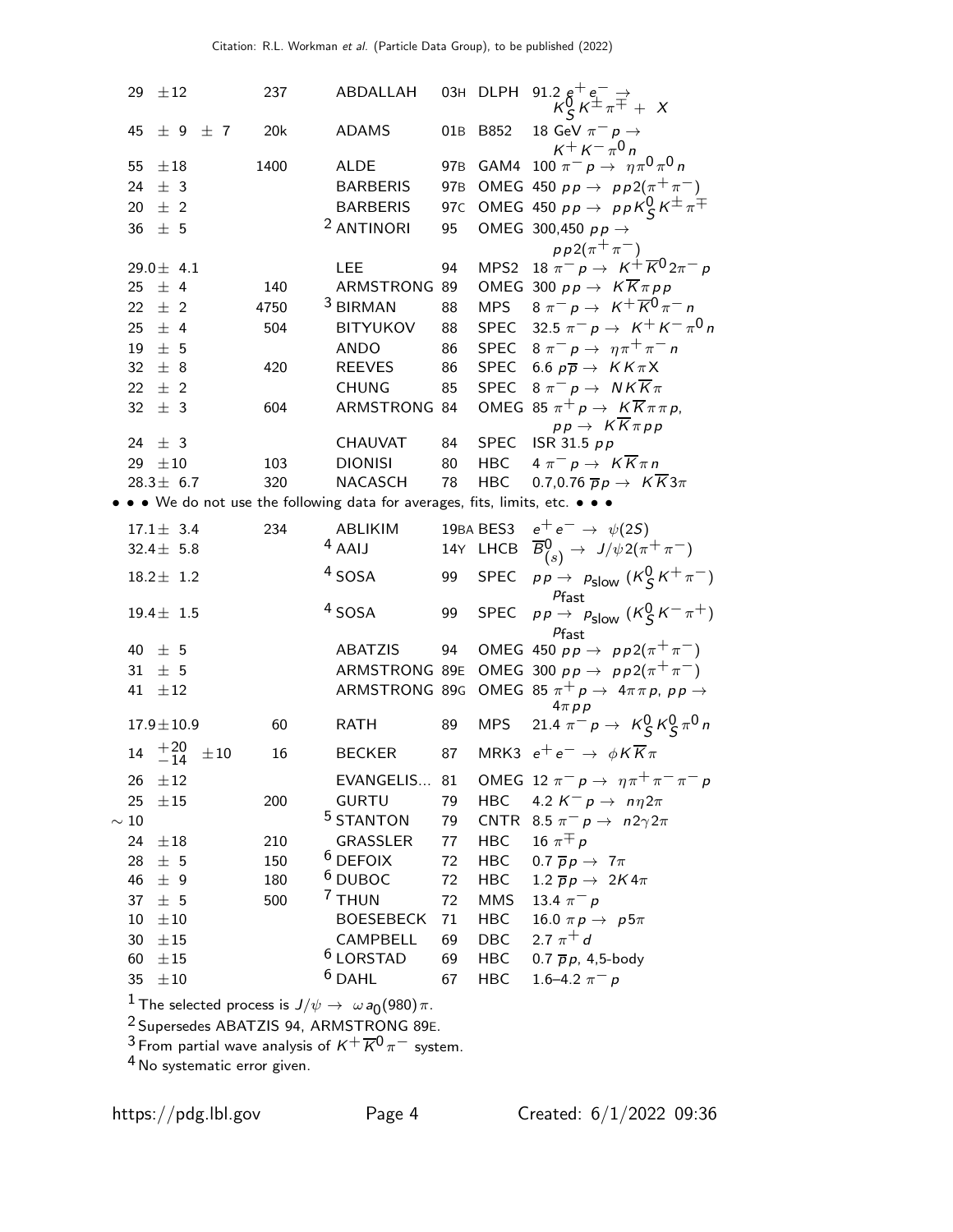<sup>5</sup> From phase shift analysis of  $\eta \pi^+ \pi^-$  system.

 $\frac{6}{7}$ Resolution is not unfolded.

 $7$  Seen in the missing mass spectrum.



 $f_1(1285)$  width (MeV)

### $f_1(1285)$  DECAY MODES

|                       | Mode                                           | Fraction $(\Gamma_i/\Gamma)$ | Scale factor/<br>Confidence level  |
|-----------------------|------------------------------------------------|------------------------------|------------------------------------|
| $\Gamma_1$            | $4\pi$                                         | $(32.7 \pm 1.9)$ %           | $S = 1.2$                          |
| $\Gamma_2$            | $\pi^{0}\pi^{0}\pi^{+}\pi^{-}$                 | $(21.8 \pm 1.3)$ %           | $S = 1.2$                          |
| $\Gamma_3$            | $2\pi^{+}2\pi^{-}$                             | $(10.9 \pm 0.6)$ %           | $S = 1.2$                          |
| $\Gamma_4$            | $\rho^{0} \pi^{+} \pi^{-}$                     | $(10.9 \pm 0.6)$ %           | $S = 1.2$                          |
| $\Gamma_5$            | $\rho^0 \rho^0$                                | seen                         |                                    |
| $\Gamma_6$            | $4\pi^0$                                       | $\langle$ 7                  | $\times$ 10 $^{-4}$<br>$CL = 90\%$ |
| $\Gamma_7$            | $\eta \pi^+ \pi^-$                             | $(35 \pm 15) \%$             |                                    |
| $\Gamma_8$            | $\eta \pi \pi$                                 | $(52.2 \pm 2.0)\%$           | $S = 1.2$                          |
| $\Gamma$ <sub>9</sub> | $a_0(980)\pi$ [ignoring $a_0(980) \rightarrow$ | $(38 \pm 4) \%$              |                                    |
|                       | KК                                             |                              |                                    |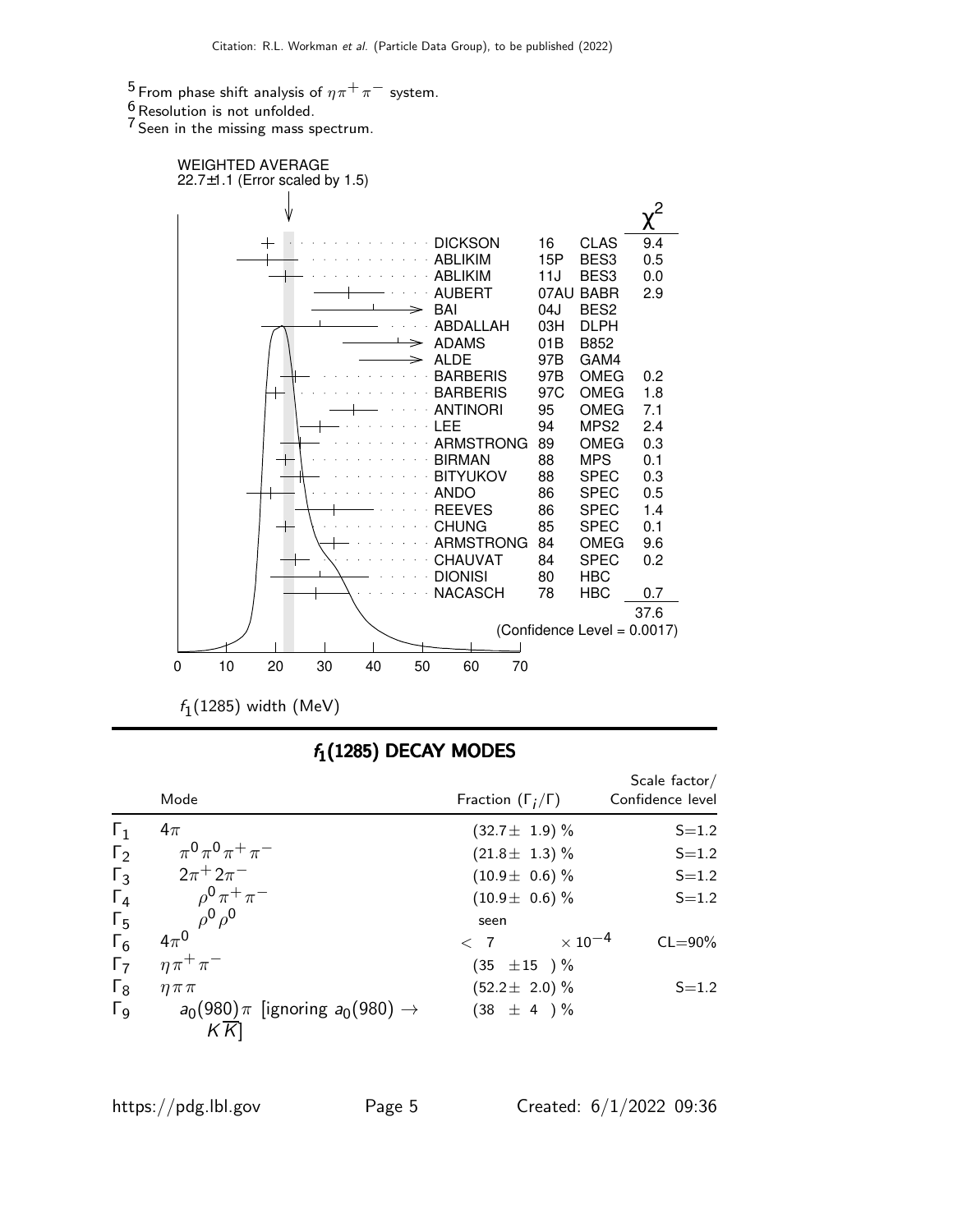|                              | $\Gamma_{10}$ $\eta \pi \pi$ [excluding $a_0(980)\pi$ ] | $(14 \pm 4) \%$                |             |
|------------------------------|---------------------------------------------------------|--------------------------------|-------------|
|                              | $\Gamma_{11}$ KK $\pi$                                  | $(9.0 \pm 0.4)\%$              | $S = 1.1$   |
|                              | $\Gamma_{12}$ $K\overline{K}$ *(892)                    | not seen                       |             |
|                              | $\Gamma_{13}$ $\pi^{+}\pi^{-}\pi^{0}$                   | $(3.0 \pm 0.9) \times 10^{-3}$ |             |
|                              | $\Gamma_{14}$ $\rho^{\pm} \pi^{\mp}$                    | $< 3.1 \times 10^{-3}$         | $CL = 95%$  |
|                              | $\Gamma_{15}$ $\gamma \rho^0$                           | $(6.1 \pm 1.0)\%$              | $S = 1.7$   |
| $\Gamma_{16}$ $\phi \gamma$  |                                                         | $(7.4 \pm 2.6) \times 10^{-4}$ |             |
|                              | $\Gamma_{17}$ $e^+e^-$                                  | $< 9.4 \times 10^{-9}$         | $CL = 90\%$ |
|                              | $\Gamma_{18}$ $\gamma\gamma^*$                          |                                |             |
| $\Gamma_{19}$ $\gamma\gamma$ |                                                         |                                |             |

#### CONSTRAINED FIT INFORMATION

An overall fit to 6 branching ratios uses 18 measurements and one constraint to determine 5 parameters. The overall fit has a  $\chi^2 =$ 24.0 for 14 degrees of freedom.

The following off-diagonal array elements are the correlation coefficients  $\left<\delta x_i\delta x_j\right>$ / $(\delta x_i\cdot\delta x_j)$ , in percent, from the fit to the branching fractions,  $x_i$   $\;\equiv$  $\mathsf{\Gamma}_i/\mathsf{\Gamma}_{\mathsf{total}}$ . The fit constrains the  $\mathsf{x}_i$  whose labels appear in this array to sum to one.

| $x_{9}$  | $-30$ |          |          |          |
|----------|-------|----------|----------|----------|
| $x_{10}$ | -12   | -88      |          |          |
| $x_{11}$ | 22    | $^{-10}$ | -4       |          |
| $x_{15}$ | -25   | — 1      | -3       | -27      |
|          | X1    | Χq       | $x_{10}$ | $x_{11}$ |

### $f_1(1285)$  Γ(i)Γ $(\gamma \gamma)/$ Γ(total)

| $\Gamma(\eta \pi \pi) \times \Gamma(\gamma \gamma) / \Gamma_{\text{total}}$   |             |                                                                                 |             | $\Gamma_8 \Gamma_{19}/\Gamma = (\Gamma_9 + \Gamma_{10}) \Gamma_{19}/\Gamma$                          |
|-------------------------------------------------------------------------------|-------------|---------------------------------------------------------------------------------|-------------|------------------------------------------------------------------------------------------------------|
| VALUE (keV)                                                                   | $CL\%$      | DOCUMENT ID                                                                     | <b>TECN</b> | <b>COMMENT</b>                                                                                       |
| < 0.62                                                                        | 95          | <b>GIDAL</b>                                                                    |             | 87 MRK2 $e^+e^- \rightarrow e^+e^- \eta \pi^+ \pi^-$                                                 |
| $\Gamma(\eta \pi \pi) \times \Gamma(\gamma \gamma^*)/\Gamma_{\text{total}}$   |             |                                                                                 |             | $\Gamma_8 \Gamma_{18}/\Gamma = (\Gamma_9 + \Gamma_{10}) \Gamma_{18}/\Gamma$                          |
| VALUE (keV)                                                                   | <b>EVTS</b> | <b>DOCUMENT ID</b>                                                              | TECN        | <b>COMMENT</b>                                                                                       |
| 1.4 ±0.4 OUR AVERAGE Error includes scale factor of 1.4.                      |             |                                                                                 |             |                                                                                                      |
| $1.18 \pm 0.25 \pm 0.20$                                                      | 26          |                                                                                 |             | <sup>1,2</sup> AIHARA 88B TPC $e^+e^- \rightarrow e^+e^- \eta \pi^+ \pi^-$                           |
| $2.30 \pm 0.61 \pm 0.42$                                                      |             |                                                                                 |             | 1,3 GIDAL 87 MRK2 $e^+e^- \to e^+e^- \eta \pi^+ \pi^-$                                               |
| • • • We do not use the following data for averages, fits, limits, etc. • • • |             |                                                                                 |             |                                                                                                      |
| $1.8 \pm 0.3 \pm 0.3$                                                         | 420         | <sup>4</sup> ACHARD                                                             |             | 02B L3 183-209 $e^+e^- \rightarrow$<br>$e^+e^-\eta\pi^+\pi^-$                                        |
| <sup>1</sup> Assuming a $\rho$ -pole form factor.                             |             |                                                                                 |             |                                                                                                      |
|                                                                               |             | <sup>2</sup> Published value multiplied by $\eta \pi \pi$ branching ratio 0.49. |             |                                                                                                      |
|                                                                               |             |                                                                                 |             | <sup>3</sup> Published value divided by 2 and multiplied by the $\eta \pi \pi$ branching ratio 0.49. |

<sup>4</sup> Published value multiplied by the  $\eta \pi \pi$  branching ratio 0.52.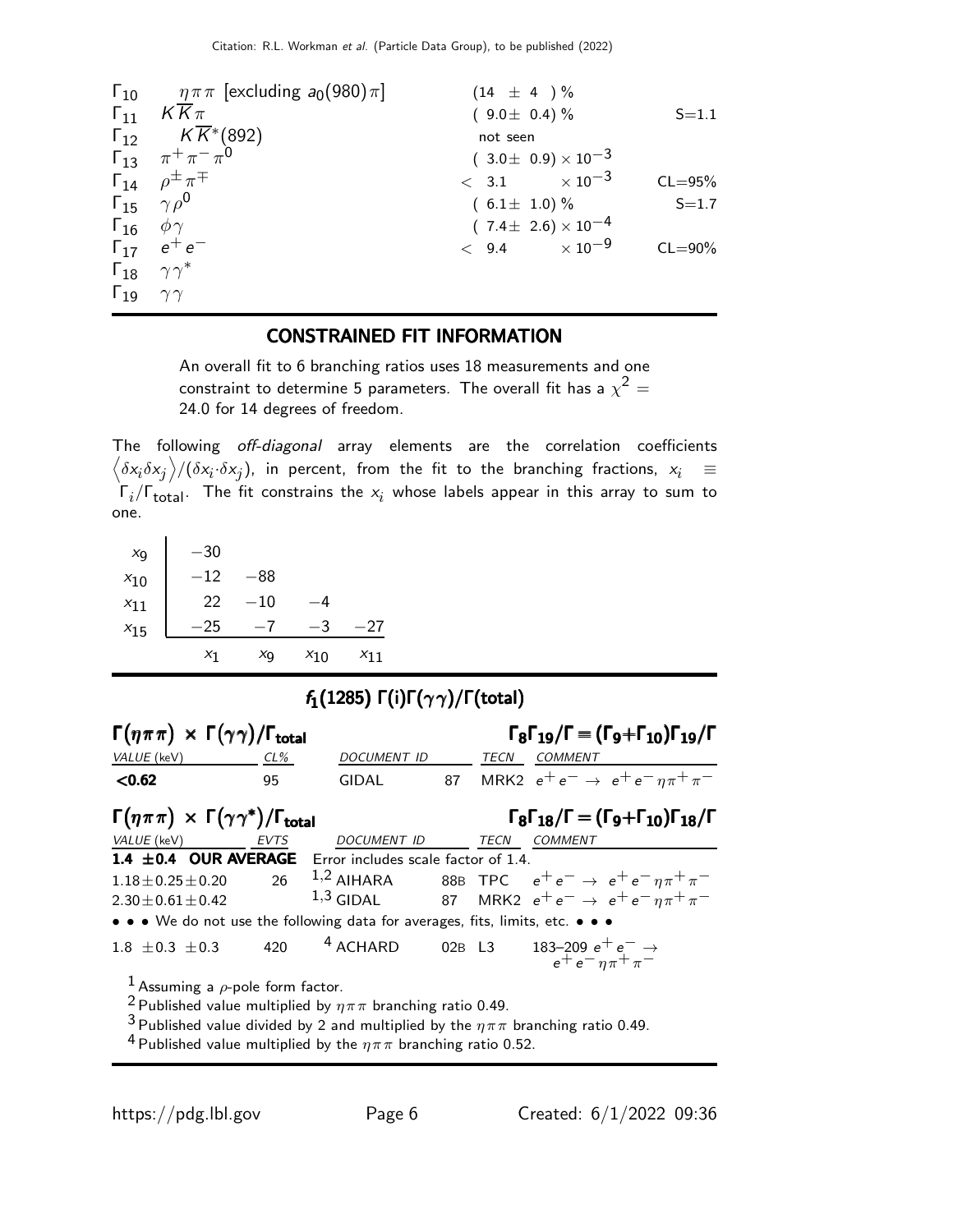## $f_1(1285)$  BRANCHING RATIOS

| $\Gamma(K\overline{K}\pi)/\Gamma(4\pi)$                                                                  |        |                                                                                                                                        |  |                                                               | $\Gamma_{11}/\Gamma_1$                         |
|----------------------------------------------------------------------------------------------------------|--------|----------------------------------------------------------------------------------------------------------------------------------------|--|---------------------------------------------------------------|------------------------------------------------|
| <i>VALUE</i>                                                                                             |        | DOCUMENT ID TECN COMMENT                                                                                                               |  |                                                               |                                                |
| 0.274±0.017 OUR FIT Error includes scale factor of 1.4.                                                  |        |                                                                                                                                        |  |                                                               |                                                |
| 0.271±0.016 OUR AVERAGE Error includes scale factor of 1.2.                                              |        |                                                                                                                                        |  |                                                               |                                                |
| $0.265 \pm 0.014$                                                                                        |        | $^{-1}$ BARBERIS g7C OMEG 450 pp $\rightarrow$ ppK $^0_S\kappa^\pm\pi^\mp$                                                             |  |                                                               |                                                |
| $0.28 \pm 0.05$                                                                                          |        | <sup>2</sup> ARMSTRONG 89E OMEG 300 $pp \rightarrow ppf_1(1285)$                                                                       |  |                                                               |                                                |
| $0.37 \pm 0.03 \pm 0.05$                                                                                 |        | <sup>3</sup> ARMSTRONG 89G OMEG 85 $\pi p \rightarrow 4\pi X$                                                                          |  |                                                               |                                                |
| $1$ Using 2( $\pi^+\pi^-$ ) data from BARBERIS 97B.                                                      |        |                                                                                                                                        |  |                                                               |                                                |
|                                                                                                          |        | <sup>2</sup> Assuming $\rho \pi \pi$ and $a_0(980) \pi$ intermediate states.                                                           |  |                                                               |                                                |
| $34\pi$ consistent with being entirely $\rho \pi \pi$ .                                                  |        |                                                                                                                                        |  |                                                               |                                                |
| $\Gamma(\pi^0\pi^0\pi^+\pi^-)/\Gamma_{\rm total}$                                                        |        |                                                                                                                                        |  |                                                               | $\Gamma_2/\Gamma = \frac{2}{3}\Gamma_1/\Gamma$ |
| VALUE                                                                                                    |        | <b>DOCUMENT ID</b>                                                                                                                     |  |                                                               |                                                |
| 0.218±0.013 OUR FIT Error includes scale factor of 1.2.                                                  |        |                                                                                                                                        |  |                                                               |                                                |
|                                                                                                          |        |                                                                                                                                        |  |                                                               | $\Gamma_3/\Gamma = \frac{1}{3}\Gamma_1/\Gamma$ |
| $\Gamma(2\pi^+2\pi^-)/\Gamma_{\rm total}$                                                                |        | DOCUMENT ID                                                                                                                            |  |                                                               |                                                |
| $\underline{\text{VALUE}}$ DOCUMENT ID<br><b>0.109±0.006 OUR FIT</b> Error includes scale factor of 1.2. |        |                                                                                                                                        |  |                                                               |                                                |
|                                                                                                          |        |                                                                                                                                        |  |                                                               |                                                |
| $\Gamma(\rho^0\pi^+\pi^-)/\Gamma_{\rm total}$                                                            |        |                                                                                                                                        |  |                                                               | $\Gamma_4/\Gamma = \frac{1}{3}\Gamma_1/\Gamma$ |
| <b>VALUE</b>                                                                                             |        | <b>DOCUMENT ID</b>                                                                                                                     |  |                                                               |                                                |
| $0.109 \pm 0.006$ OUR FIT Error includes scale factor of 1.2.                                            |        |                                                                                                                                        |  |                                                               |                                                |
|                                                                                                          |        |                                                                                                                                        |  |                                                               |                                                |
| $\Gamma(\rho^0\pi^+\pi^-)/\Gamma(2\pi^+2\pi^-)$                                                          |        |                                                                                                                                        |  |                                                               | $\Gamma_4/\Gamma_3$                            |
| <b>VALUE</b>                                                                                             |        | DOCUMENT ID TECN COMMENT                                                                                                               |  |                                                               |                                                |
| • • • We do not use the following data for averages, fits, limits, etc. • • •                            |        |                                                                                                                                        |  |                                                               |                                                |
| $1.0 \pm 0.4$                                                                                            |        | GRASSLER 77 HBC 16 GeV $\pi^{\pm} p$                                                                                                   |  |                                                               |                                                |
| $\Gamma(\rho^0\rho^0)/\Gamma_{\rm total}$                                                                |        |                                                                                                                                        |  |                                                               | $\Gamma_5/\Gamma$                              |
| <u>VALUE</u>                                                                                             |        | DOCUMENT ID COMMENT                                                                                                                    |  |                                                               |                                                |
| seen                                                                                                     |        | BARBERIS 00C 450 $pp \rightarrow p_f 4 \pi p_s$                                                                                        |  |                                                               |                                                |
|                                                                                                          |        |                                                                                                                                        |  |                                                               |                                                |
| $\Gamma(4\pi^0)/\Gamma_{\rm total}$                                                                      |        |                                                                                                                                        |  |                                                               | $\Gamma_6/\Gamma$                              |
| $VALUE$ (units $10^{-4}$ )                                                                               | $CL\%$ | DOCUMENT ID                                                                                                                            |  | TECN COMMENT                                                  |                                                |
| <7                                                                                                       | 90     | ALDE                                                                                                                                   |  | 87 GAM4 100 $\pi^- p \to 4\pi^0 n$                            |                                                |
| $\Gamma(\pi^+\pi^-\pi^0)/\Gamma(\eta\pi^+\pi^-)$                                                         |        |                                                                                                                                        |  |                                                               | $\Gamma_{13}/\Gamma_{7}$                       |
|                                                                                                          |        |                                                                                                                                        |  |                                                               |                                                |
| $\frac{VALUE(%)}{0.86 \pm 0.16 \pm 0.20}$ $\frac{EVTS}{2.3k}$<br>$0.86 \pm 0.16 \pm 0.20$                |        | $\frac{DOCUMENT ID}{1 \text{ DOROFEEV}} \frac{TECN}{11} \frac{COMMENT}{VES} \frac{COMMENT}{\pi^{-} N \rightarrow \pi^{-} f_1(1285) N}$ |  |                                                               |                                                |
| trum.                                                                                                    |        | $^1$ Value obtained selecting the region corresponding to $f_0(980)$ in the $\pi^+\pi^-$ mass spec-                                    |  |                                                               |                                                |
|                                                                                                          |        |                                                                                                                                        |  |                                                               |                                                |
| $\Gamma(\eta \pi \pi)/\Gamma_{\rm total}$                                                                |        |                                                                                                                                        |  | $\Gamma_{\rm R}/\Gamma$ = $(\Gamma_{9} + \Gamma_{10})/\Gamma$ |                                                |
| <b>VALUE</b>                                                                                             |        | DOCUMENT ID                                                                                                                            |  |                                                               |                                                |

 $0.522 \pm 0.020$  OUR FIT Error includes scale factor of 1.2.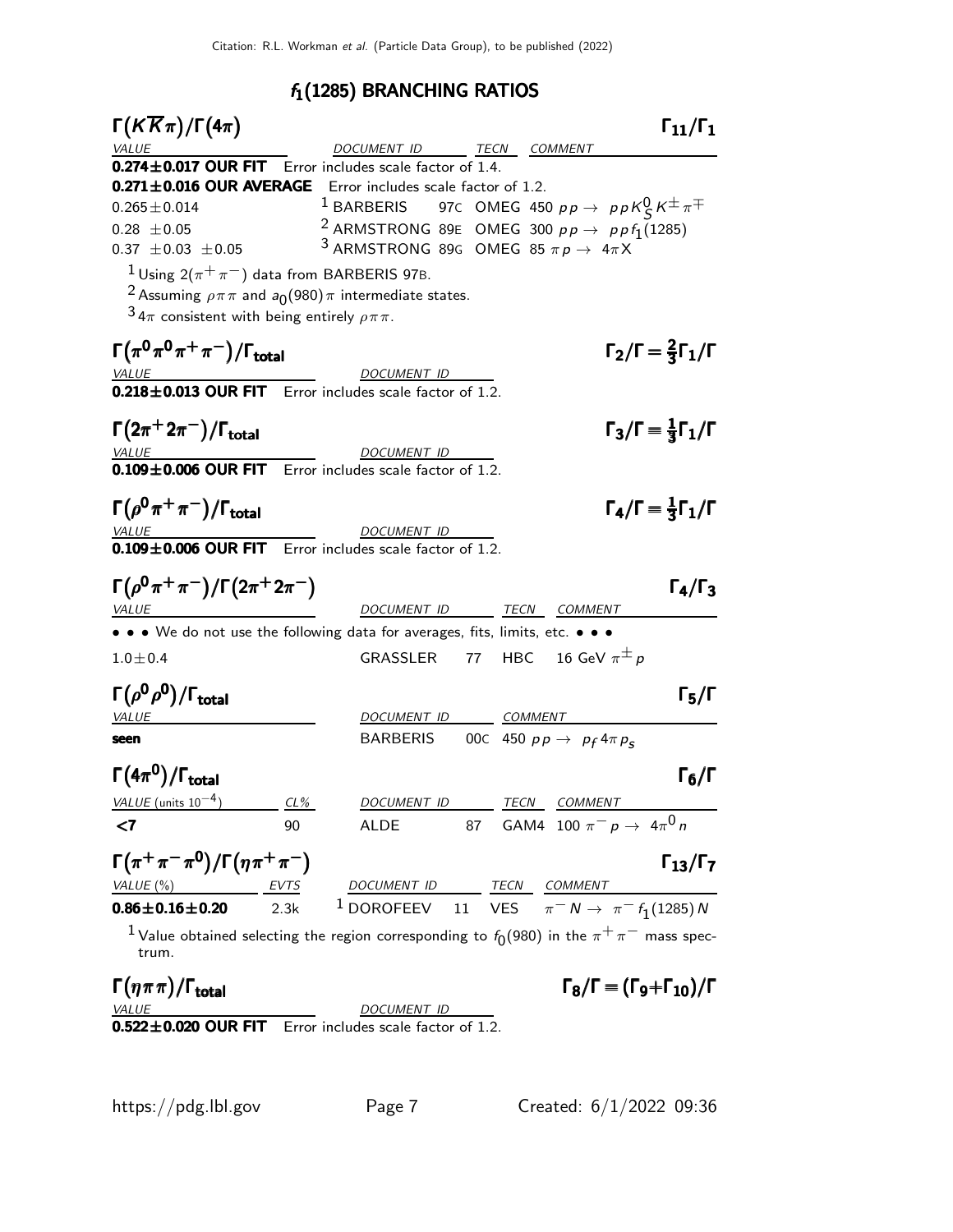| $\Gamma(4\pi)/\Gamma(\eta\pi\pi)$                                                                                                                                       |            |                                                                       |    |            |                    | $\Gamma_1/\Gamma_8 = \Gamma_1/(\Gamma_9 + \Gamma_{10})$                  |                      |
|-------------------------------------------------------------------------------------------------------------------------------------------------------------------------|------------|-----------------------------------------------------------------------|----|------------|--------------------|--------------------------------------------------------------------------|----------------------|
| VALUE                                                                                                                                                                   |            |                                                                       |    |            |                    | DOCUMENT ID TECN COMMENT                                                 |                      |
| 0.63±0.06 OUR FIT Error includes scale factor of 1.3.<br>$0.41 \pm 0.14$ OUR AVERAGE                                                                                    |            |                                                                       |    |            |                    |                                                                          |                      |
| $0.37\!\pm\!0.11\!\pm\!0.11$                                                                                                                                            |            |                                                                       |    |            |                    | BOLTON 92 MRK3 $J/\psi \rightarrow \gamma f_1(1285)$                     |                      |
| $0.64 \pm 0.40$                                                                                                                                                         |            | GURTU                                                                 |    | 79         |                    | HBC $4.2 K^- p$                                                          |                      |
| • • • We do not use the following data for averages, fits, limits, etc. • • •                                                                                           |            |                                                                       |    |            |                    |                                                                          |                      |
| $0.93 \pm 0.30$                                                                                                                                                         |            | $1$ GRASSLER 77                                                       |    |            |                    | HBC 16 $\pi \pm p$                                                       |                      |
| <sup>1</sup> Assuming $\rho \pi \pi$ and $a_0(980) \pi$ intermediate states.                                                                                            |            |                                                                       |    |            |                    |                                                                          |                      |
| $\Gamma(2\pi^+2\pi^-)/\Gamma(\eta\pi\pi)$                                                                                                                               |            |                                                                       |    |            |                    |                                                                          | $\Gamma_3/\Gamma_8$  |
| VALUE                                                                                                                                                                   |            | $1$ LEES                                                              |    |            |                    | DOCUMENT ID TECN COMMENT                                                 |                      |
| $0.28\pm0.02\pm0.02$                                                                                                                                                    |            |                                                                       |    |            |                    | 12X BABR $\tau^- \to \pi^- f_1(1285) \nu_\tau$                           |                      |
| 1 Assuming B( $f_1(1285) \to \pi \pi \eta$ ) = 3/2 B( $f_1(1285) \to \pi^+ \pi^- \eta$ ).                                                                               |            |                                                                       |    |            |                    |                                                                          |                      |
| $\Gamma(a_0(980)\pi$ [ignoring $a_0(980) \rightarrow K\overline{K}$ ])/ $\Gamma(\eta\pi\pi)$ $\Gamma_9/\Gamma_8 = \Gamma_9/(\Gamma_9 + \Gamma_{10})$<br>VALUE<br>$CL\%$ |            | DOCUMENT ID TECN COMMENT                                              |    |            |                    |                                                                          |                      |
| $0.72 \pm 0.08$ OUR FIT                                                                                                                                                 |            |                                                                       |    |            |                    |                                                                          |                      |
| $0.72 \pm 0.07$ OUR AVERAGE                                                                                                                                             |            |                                                                       |    |            |                    |                                                                          |                      |
| $0.74 \pm 0.02 \pm 0.09$                                                                                                                                                |            | DICKSON                                                               |    |            |                    | 16 CLAS $\gamma p \rightarrow f_1(1285) p$                               |                      |
| $0.72 \pm 0.15$                                                                                                                                                         |            | <b>GURTU</b>                                                          |    | 79         |                    | HBC $4.2 K^- p$                                                          |                      |
| $0.6 \tfrac{+0.3}{-0.2}$                                                                                                                                                |            | CORDEN                                                                |    | 78         |                    | OMEG 12-15 $\pi^- p$                                                     |                      |
| • • • We do not use the following data for averages, fits, limits, etc. • • •                                                                                           |            |                                                                       |    |            |                    |                                                                          |                      |
| >0.69                                                                                                                                                                   | 95         | ACHARD                                                                |    | 02B L3     |                    | 183–209 $e^+e^-\rightarrow$<br>$e^+e^-\eta\pi^+\pi^-$                    |                      |
| $0.28 \pm 0.07$                                                                                                                                                         |            | <b>ALDE</b>                                                           |    |            |                    | 97B GAM4 100 $\pi^ p$ $\rightarrow$ $\eta \pi^0 \pi^0 n$                 |                      |
| $1.0 \pm 0.3$                                                                                                                                                           |            | GRASSLER 77                                                           |    |            |                    | HBC 16 $\pi^{\mp} p$                                                     |                      |
| $\Gamma(K\overline{K}\pi)/\Gamma(\eta\pi\pi)$                                                                                                                           |            |                                                                       |    |            |                    | $\Gamma_{11}/\Gamma_8 = \Gamma_{11}/(\Gamma_9 + \Gamma_{10})$            |                      |
| VALUE                                                                                                                                                                   |            | <b>DOCUMENT ID</b>                                                    |    |            | TECN COMMENT       |                                                                          |                      |
| $0.172 \pm 0.012$ OUR FIT Error includes scale factor of 1.1.                                                                                                           |            |                                                                       |    |            |                    |                                                                          |                      |
| $0.176 \pm 0.012$ OUR AVERAGE<br>$0.216$ $\pm$ $0.010$ $\pm$ $0.031$                                                                                                    |            | <b>DICKSON</b>                                                        |    |            |                    | 16 CLAS $\gamma p \rightarrow f_1(1285) p$                               |                      |
| $0.166 \pm 0.01 \pm 0.008$                                                                                                                                              |            | <b>BARBERIS</b>                                                       |    |            |                    | 98C OMEG 450 $pp \to p_f f_1(1285) p_s$                                  |                      |
| $0.42 \pm 0.15$                                                                                                                                                         |            | <b>GURTU</b>                                                          | 79 | <b>HBC</b> |                    | 4.2 $K^- p$                                                              |                      |
| $0.5\,$<br>$\pm 0.2$                                                                                                                                                    |            | $1$ CORDEN                                                            | 78 |            |                    | OMEG 12-15 $\pi^- p$                                                     |                      |
| $0.20 \pm 0.08$                                                                                                                                                         |            | $2$ DEFOIX                                                            | 72 |            |                    | HBC $0.7 \overline{p}p \rightarrow 7\pi$                                 |                      |
| $0.16 \pm 0.08$                                                                                                                                                         |            | CAMPBELL                                                              | 69 |            | DBC 2.7 $\pi^{+}d$ |                                                                          |                      |
| <sup>1</sup> CORDEN 78 assumes low-mass $\eta \pi \pi$ region is dominantly 1 <sup>++</sup> . See BARBERIS 98C                                                          |            |                                                                       |    |            |                    |                                                                          |                      |
| and MANAK 00A for discussion.<br>$2 \overline{K}$ system characterized by the $I = 1$ threshold enhancement. (See under $a_0(980)$ ).                                   |            |                                                                       |    |            |                    |                                                                          |                      |
| $\Gamma(K\overline{K}^*(892))/\Gamma_{\textsf{total}}$                                                                                                                  |            |                                                                       |    |            |                    |                                                                          | $\Gamma_{12}/\Gamma$ |
| <b>VALUE</b>                                                                                                                                                            |            | DOCUMENT ID TECN COMMENT                                              |    |            |                    |                                                                          |                      |
| not seen                                                                                                                                                                |            | NACASCH 78 HBC 0.7,0.76 $\overline{p}p \rightarrow K\overline{K}3\pi$ |    |            |                    |                                                                          |                      |
| • • • We do not use the following data for averages, fits, limits, etc. • • •                                                                                           |            |                                                                       |    |            |                    |                                                                          |                      |
| seen                                                                                                                                                                    | $1$ ACHARD | 07 L3                                                                 |    |            |                    | 183–209 $e^+e^- \rightarrow e^+e^ \kappa^0 \zeta \kappa^{\pm} \pi^{\mp}$ |                      |
| $^1$ A clear signal of 19.8 $\pm$ 4.4 events observed at high $Q^2$ .                                                                                                   |            |                                                                       |    |            |                    |                                                                          |                      |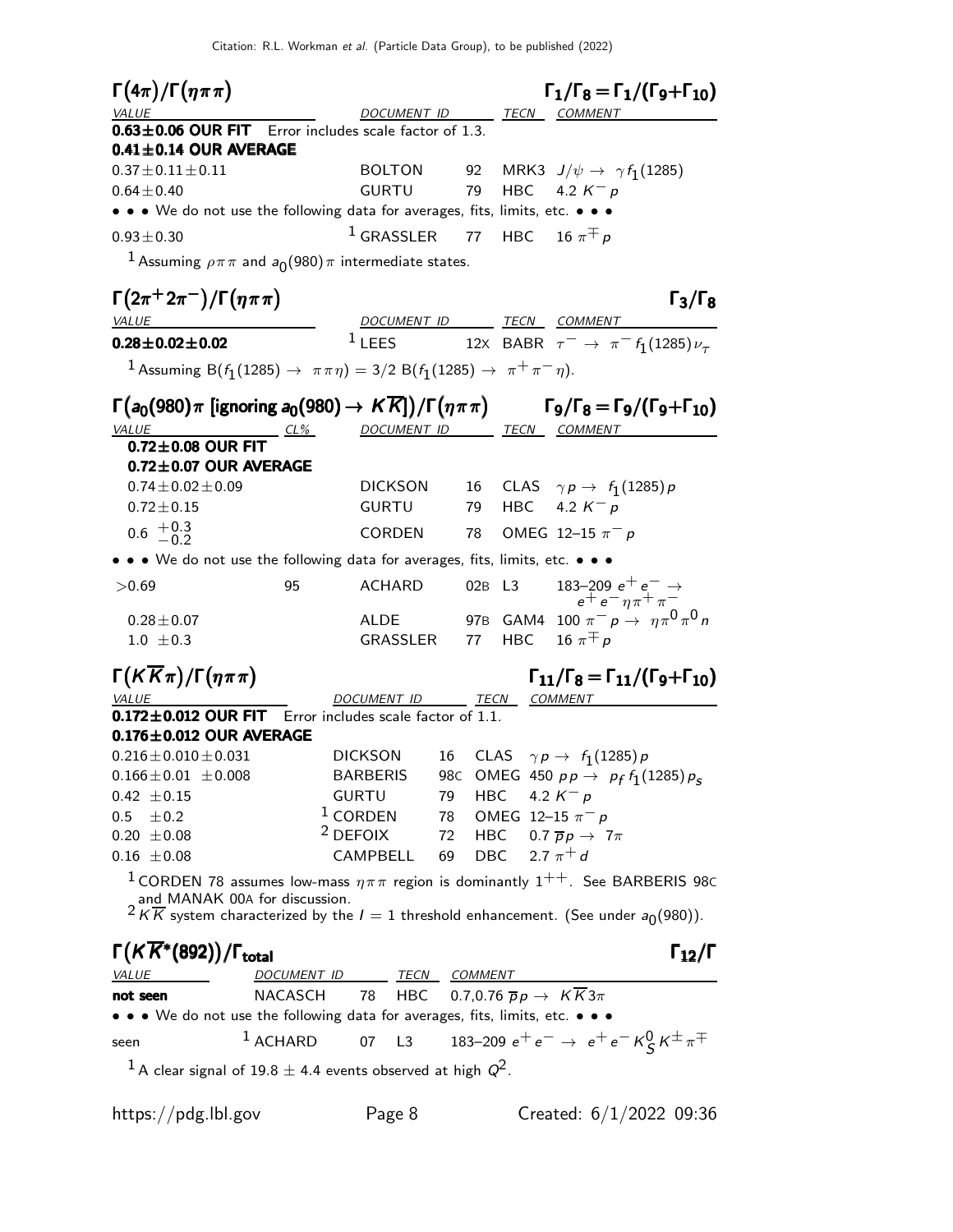| $\Gamma(\pi^+\pi^-\pi^0)/\Gamma_{\rm total}$                                                                                                                                                                                                        |                                   |                                     |                                            |             |                                                                                                      | $\Gamma_{13}/\Gamma$                                     |
|-----------------------------------------------------------------------------------------------------------------------------------------------------------------------------------------------------------------------------------------------------|-----------------------------------|-------------------------------------|--------------------------------------------|-------------|------------------------------------------------------------------------------------------------------|----------------------------------------------------------|
| VALUE (%)                                                                                                                                                                                                                                           | EVTS                              |                                     |                                            |             | DOCUMENT ID TECN COMMENT                                                                             |                                                          |
| $0.30 \pm 0.055 \pm 0.074$                                                                                                                                                                                                                          | 2.3k                              |                                     |                                            |             | <sup>1</sup> DOROFEEV 11 VES $\pi^- N \to \pi^- f_1(1285)N$                                          |                                                          |
| <sup>1</sup> Value obtained selecting the region corresponding to $f_0(980)$ in the $\pi^+\pi^-$ mass spec-<br>trum. The sytematic error includes the uncertainty on the partial width $f_1 \rightarrow \eta \pi \pi$<br>obtained from PDG 10 data. |                                   |                                     |                                            |             |                                                                                                      |                                                          |
| $\Gamma(\rho^{\pm}\pi^{\mp})/\Gamma_{\text{total}}$<br>VALUE (%)                                                                                                                                                                                    | CL%                               |                                     |                                            |             | DOCUMENT ID TECN COMMENT                                                                             | $\Gamma_{14}/\Gamma$                                     |
| < 0.31                                                                                                                                                                                                                                              | 95                                | DOROFEEV                            |                                            |             | 11 VES $\pi^- N \to \pi^- f_1(1285) N$                                                               |                                                          |
| $\Gamma(\gamma \rho^0)/\Gamma_{\rm total}$                                                                                                                                                                                                          |                                   |                                     |                                            |             |                                                                                                      | $\Gamma_{15}/\Gamma$                                     |
| VALUE (units $10^{-2}$ ) CL%                                                                                                                                                                                                                        |                                   | DOCUMENT ID                         |                                            | <b>TECN</b> | <b>COMMENT</b>                                                                                       |                                                          |
| $6.1 \pm 1.0$ OUR FIT Error includes scale factor of 1.7.                                                                                                                                                                                           |                                   |                                     |                                            |             |                                                                                                      |                                                          |
| • • • We do not use the following data for averages, fits, limits, etc. • • •                                                                                                                                                                       |                                   |                                     |                                            |             |                                                                                                      |                                                          |
| $2.8 \pm 0.7 \pm 0.6$                                                                                                                                                                                                                               |                                   | $1$ AMELIN                          |                                            |             | 95 VES 37 $\pi^- N \to \pi^- \pi^+ \pi^- \gamma N$                                                   |                                                          |
| $<$ 5                                                                                                                                                                                                                                               | 95                                |                                     |                                            |             | BITYUKOV 91B SPEC 32 $\pi^- p \to \pi^+ \pi^- \gamma n$                                              |                                                          |
| $1$ Not an independent measurement.                                                                                                                                                                                                                 |                                   |                                     |                                            |             |                                                                                                      |                                                          |
| $\Gamma(\gamma\rho^0)/\Gamma(2\pi^+2\pi^-)$<br><b>VALUE</b>                                                                                                                                                                                         |                                   |                                     |                                            |             | DOCUMENT ID TECN COMMENT                                                                             | $\Gamma_{15}/\Gamma_3 = \Gamma_{15}/\frac{1}{3}\Gamma_1$ |
| 0.55±0.10 OUR FIT Error includes scale factor of 1.5.                                                                                                                                                                                               |                                   |                                     |                                            |             |                                                                                                      |                                                          |
| $0.45 \pm 0.18$                                                                                                                                                                                                                                     |                                   |                                     |                                            |             | <sup>1</sup> COFFMAN 90 MRK3 $J/\psi \rightarrow \gamma \gamma \pi^+ \pi^-$                          |                                                          |
| $^1$ Using B $(J/\psi\to\ \gamma f_1(1285)\to\ \gamma\gamma\rho^0)$ =0.25 $\times$ 10 <sup>-4</sup> and B $(J/\psi\to\ \gamma f_1(1285)\to$<br>$\gamma 2\pi^+ 2\pi^-$ )=0.55 × 10 <sup>-4</sup> given by MIR 88.                                    |                                   |                                     |                                            |             |                                                                                                      |                                                          |
|                                                                                                                                                                                                                                                     |                                   |                                     |                                            |             |                                                                                                      |                                                          |
| $\Gamma(\eta \pi \pi)/\Gamma(\gamma \rho^0)$                                                                                                                                                                                                        |                                   |                                     |                                            |             | $\Gamma_8/\Gamma_{15} = (\Gamma_9 + \Gamma_{10})/\Gamma_{15}$                                        |                                                          |
| <b>VALUE</b>                                                                                                                                                                                                                                        | DOCUMENT ID                       |                                     | <b>TECN COMMENT</b>                        |             |                                                                                                      |                                                          |
| $8.6 \pm 1.6$ OUR FIT                                                                                                                                                                                                                               |                                   | Error includes scale factor of 1.9. |                                            |             |                                                                                                      |                                                          |
| 8.5±2.0 OUR AVERAGE                                                                                                                                                                                                                                 |                                   |                                     |                                            |             | Error includes scale factor of 2.2. See the ideogram below.                                          |                                                          |
| $21.3 \pm 4.4$<br>$10.0 \pm 1.0 \pm 2.0$                                                                                                                                                                                                            | <b>DICKSON</b><br><b>BARBERIS</b> |                                     | 16 CLAS $\gamma p \rightarrow f_1(1285) p$ |             | 98C OMEG 450 $pp \to p_f f_1(1285) p_s$                                                              |                                                          |
| $7.5 \pm 1.0$                                                                                                                                                                                                                                       |                                   |                                     |                                            |             | <sup>1</sup> ARMSTRONG 92C OMEG 300 $pp \rightarrow pp\pi^{+}\pi^{-}\gamma$ , $pp\eta\pi^{+}\pi^{-}$ |                                                          |
|                                                                                                                                                                                                                                                     |                                   |                                     |                                            |             |                                                                                                      |                                                          |

1 Published value multiplied by 1.5.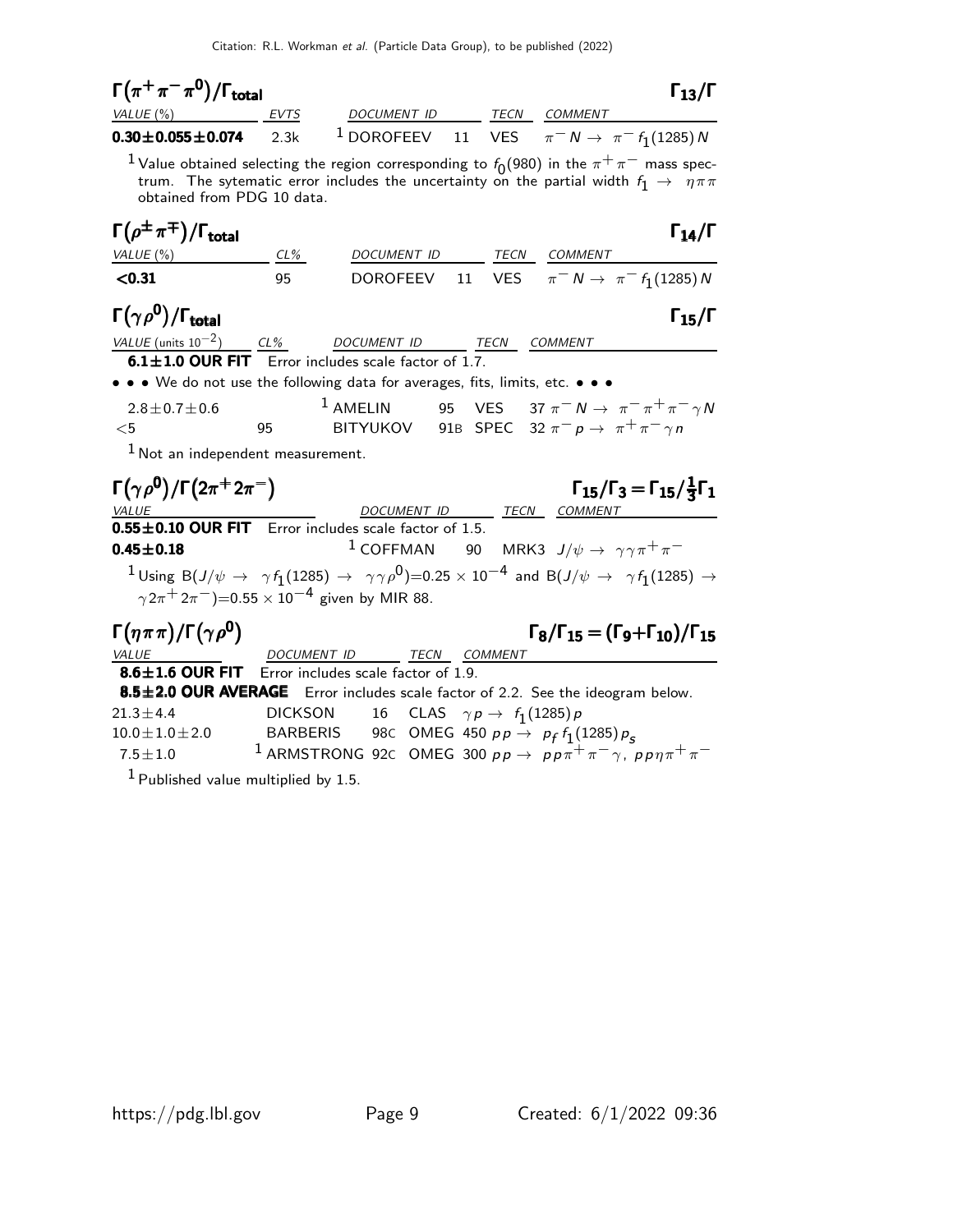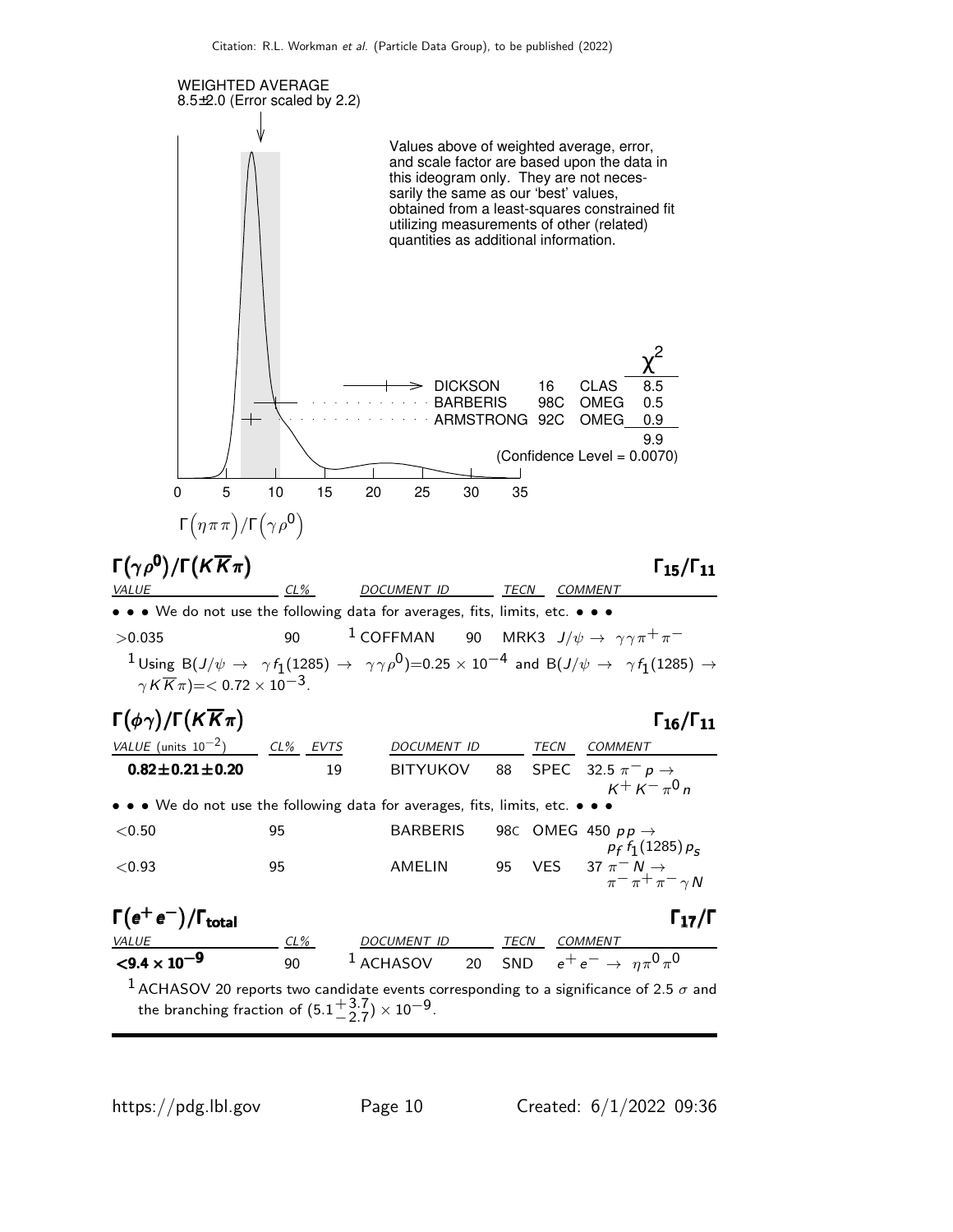## $f_1(1285)$  REFERENCES

| ACHASOV                  | 20              | PL B800 135074                  | M.N. Achasov et al.                       | (SND Collab.)                                          |
|--------------------------|-----------------|---------------------------------|-------------------------------------------|--------------------------------------------------------|
| ABLIKIM                  |                 | 19BA PR D100 092003             | M. Ablikim et al.                         | (BESIII Collab.)                                       |
| <b>DICKSON</b>           | 16              | PR C93 065202                   | R. Dickson et al.                         | (JLab CLAS Collab.)                                    |
| ABLIKIM                  | 15P             | PR D92 012007                   | M. Ablikim et al.                         | (BESIII Collab.)                                       |
| AAIJ<br>LEES             | 14Y<br>12X      | PRL 112 091802<br>PR D86 092010 | R. Aaij et al.<br>J.P. Lees et al.        | (LHCb Collab.)<br>(BABAR Collab.)                      |
| ABLIKIM                  | 11J             | PRL 107 182001                  | M. Ablikim et al.                         | (BESIII Collab.)                                       |
| <b>DOROFEEV</b>          | 11              | EPJ A47 68                      | V. Dorofeev et al.                        | (SERP, MIPT)                                           |
| PDG                      | 10              | JP G37 075021                   | K. Nakamura et al.                        | (PDG Collab.)                                          |
| ACHARD                   | 07              | JHEP 0703 018                   | P. Achard et al.                          | (L3 Collab.)                                           |
| AUBERT                   |                 | 07AU PR D76 092005              | B. Aubert et al.                          | (BABAR Collab.)                                        |
| BAI                      | 04 J            | PL B594 47                      | J.Z. Bai et al.                           | (BES Collab.)                                          |
| ABDALLAH                 | 03H             | PL B569 129                     | J. Abdallah et al.                        | (DELPHI Collab.)                                       |
| ACHARD                   | 02B             | PL B526 269                     | P. Achard et al.                          | (L3 Collab.)                                           |
| ACCIARRI                 | 01G             | PL B501 1                       | M. Acciarri et al.                        | (L3 Collab.)                                           |
| ADAMS                    | 01B             | PL B516 264                     | G.S. Adams et al.                         | (BNL E852 Collab.)                                     |
| <b>BARBERIS</b><br>MANAK | 00C<br>00A      | PL B471 440<br>PR D62 012003    | D. Barberis et al.<br>J.J. Manak et al.   | (WA 102 Collab.)                                       |
| SOSA                     | 99              | PRL 83 913                      | M. Sosa et al.                            | (BNL E852 Collab.)                                     |
| <b>BARBERIS</b>          | 98C             | PL B440 225                     | D. Barberis et al.                        | (WA 102 Collab.)                                       |
| ALDE                     | 97B             | PAN 60 386                      | D. Alde et al.                            | (GAMS Collab.)                                         |
|                          |                 | Translated from YAF 60 458.     |                                           |                                                        |
| <b>BARBERIS</b>          | 97B             | PL B413 217                     | D. Barberis et al.                        | (WA 102 Collab.)                                       |
| <b>BARBERIS</b>          | 97 C            | PL B413 225                     | D. Barberis et al.                        | (WA 102 Collab.)                                       |
| AMELIN                   | 95              | ZPHY C66 71                     | D.V. Amelin et al.                        | (VES Collab.)                                          |
| ANTINORI                 | 95              | PL B353 589                     | F. Antinori et al.                        | $(ATHU, BARI, BIRM+)$                                  |
| ABATZIS                  | 94              | PL B324 509                     | S. Abatzis et al.                         | (ATHU, BARI, BIRM+)                                    |
| LEE<br>ARMSTRONG         | 94<br>93C       | PL B323 227<br>PL B307 394      | J.H. Lee et al.<br>T.A. Armstrong et al.  | (BNL, IND, KYUN, MASD+)<br>(FNAL, FERR, GENO+)         |
| ARMSTRONG                | 92C             | ZPHY C54 371                    | T.A. Armstrong et al.                     | (ATHU, BARI, BIRM+)                                    |
| <b>BOLTON</b>            | 92              | PL B278 495                     | T. Bolton et al.                          | (Mark III Collab.)                                     |
| <b>BITYUKOV</b>          | 91 <sub>B</sub> | SJNP 54 318                     | S.I. Bityukov et al.                      | (SERP)                                                 |
|                          |                 | Translated from YAF 54 529.     |                                           |                                                        |
| FUKUI                    | 91 C            | PL B267 293                     | S. Fukui <i>et al.</i>                    | $(SUGI, NAGO, KEK, KYOT+)$                             |
| COFFMAN                  | 90              | PR D41 1410                     | D.M. Coffman et al.                       | (Mark III Collab.)                                     |
| ARMSTRONG 89             |                 | PL B221 216                     | T.A. Armstrong et al.                     | (CERN, CDEF, BIRM+) JPC                                |
| ARMSTRONG 89E            |                 | PL B228 536                     | T.A. Armstrong, M. Benayoun               | $(ATHU, BARI, BIRM+)$                                  |
| ARMSTRONG<br>RATH        | 89G<br>89       | ZPHY C43 55<br>PR D40 693       | T.A. Armstrong et al.<br>M.G. Rath et al. | (CERN, BIRM, BARI+)                                    |
| AIHARA                   | 88B             | PL B209 107                     | H. Aihara et al.                          | $(NDAM, BRAN, BNL, CUNY+)$<br>(TPC-2 $\gamma$ Collab.) |
| BIRMAN                   | 88              | PRL 61 1557                     | A. Birman et al.                          | (BNL, FSU, IND, MASD) JP                               |
| BITYUKOV                 | 88              | PL B203 327                     | S.I. Bityukov et al.                      | (SERP)                                                 |
| MIR                      | 88              | Photon-Photon 88, 126           | R. Mir                                    | (Mark III Collab.)                                     |
| Conference               |                 |                                 |                                           |                                                        |
| ALDE                     | 87              | PL B198 286                     | D.M. Alde et al.                          | (LANL, BRUX, SERP, LAPP)                               |
| <b>BECKER</b>            | 87              | PRL 59 186                      | J.J. Becker et al.                        | (Mark III Collab.)                                     |
| GIDAL                    | 87              | PRL 59 2012                     | G. Gidal et al.                           | (LBL, SLAC, HARV)                                      |
| ANDO<br><b>REEVES</b>    | 86              | PRL 57 1296                     | A. Ando et al.                            | $(KEK, KYOT, NIRS, SAGA+) IJP$                         |
| CHUNG                    | 86<br>85        | PR D34 1960<br>PRL 55 779       | D.F. Reeves et al.<br>S.U. Chung et al.   | (FLOR, BNL, IND+) JP<br>$(BNL, FLOR, IND+)$ JP         |
| ARMSTRONG                | 84              | PL 146B 273                     | T.A. Armstrong et al.                     | $(ATHU, BARI, BIRM+\n) JP$                             |
| BITYUKOV                 | 84B             | PL 144B 133                     | S.I. Bityukov et al.                      | (SERP)                                                 |
| CHAUVAT                  | 84              | PL 148B 382                     | P. Chauvat et al.                         | (CERN, CLER, UCLA+)                                    |
| TORNQVIST                | 82B             | NP B203 268                     | N.A. Tornqvist                            | (HELS)                                                 |
| EVANGELIS                | 81              | NP B178 197                     | C. Evangelista et al.                     | (BARI, BONN, CERN+)                                    |
| BROMBERG                 | 80              | PR D22 1513                     | C.M. Bromberg et al.                      | $(CIT, FNAL, ILLC+)$                                   |
| DIONISI                  | 80              | NP B169 1                       | C. Dionisi et al.                         | (CERN, MADR, $CDF++$ )                                 |
| GURTU                    | 79              | NP B151 181                     | A. Gurtu <i>et al.</i>                    | (CERN, ZEEM, NIJM, OXF)                                |
| STANTON                  | 79              | PRL 42 346                      | N.R. Stanton et al.                       | (OSU, CARL, MCGI+) JP                                  |
| CORDEN<br>NACASCH        | 78<br>78        | NP B144 253<br>NP B135 203      | M.J. Corden et al.<br>R. Nacasch et al.   | $(BIRM, RHEL, TELA+) JP$<br>(PARIS, MADR, CERN)        |
| GRASSLER                 | 77              | NP B121 189                     | H. Grassler et al.                        | (AACH3, BERL, BONN+)                                   |
| DEFOIX                   | 72              | NP B44 125                      | C. Defoix et al.                          | (CDEF, CERN)                                           |
| DUBOC                    | 72              | NP B46 429                      | J. Duboc et al.                           | (PARIS, LIVP)                                          |
| THUN                     | 72              | PRL 28 1733                     | R. Thun et al.                            | (STON, NEAS)                                           |
| BARDADIN-                | 71              | PR D4 2711                      | M. Bardadin-Otwinowska et al.             | (WARS)                                                 |
| BOESEBECK                | 71              | PL 34B 659                      | K. Boesebeck                              | $(AACH, BERL, BONN, CERN, CRAC+)$                      |
| CAMPBELL                 | 69              | PRL 22 1204                     | J.H. Campbell <i>et al.</i>               | (PURD)                                                 |